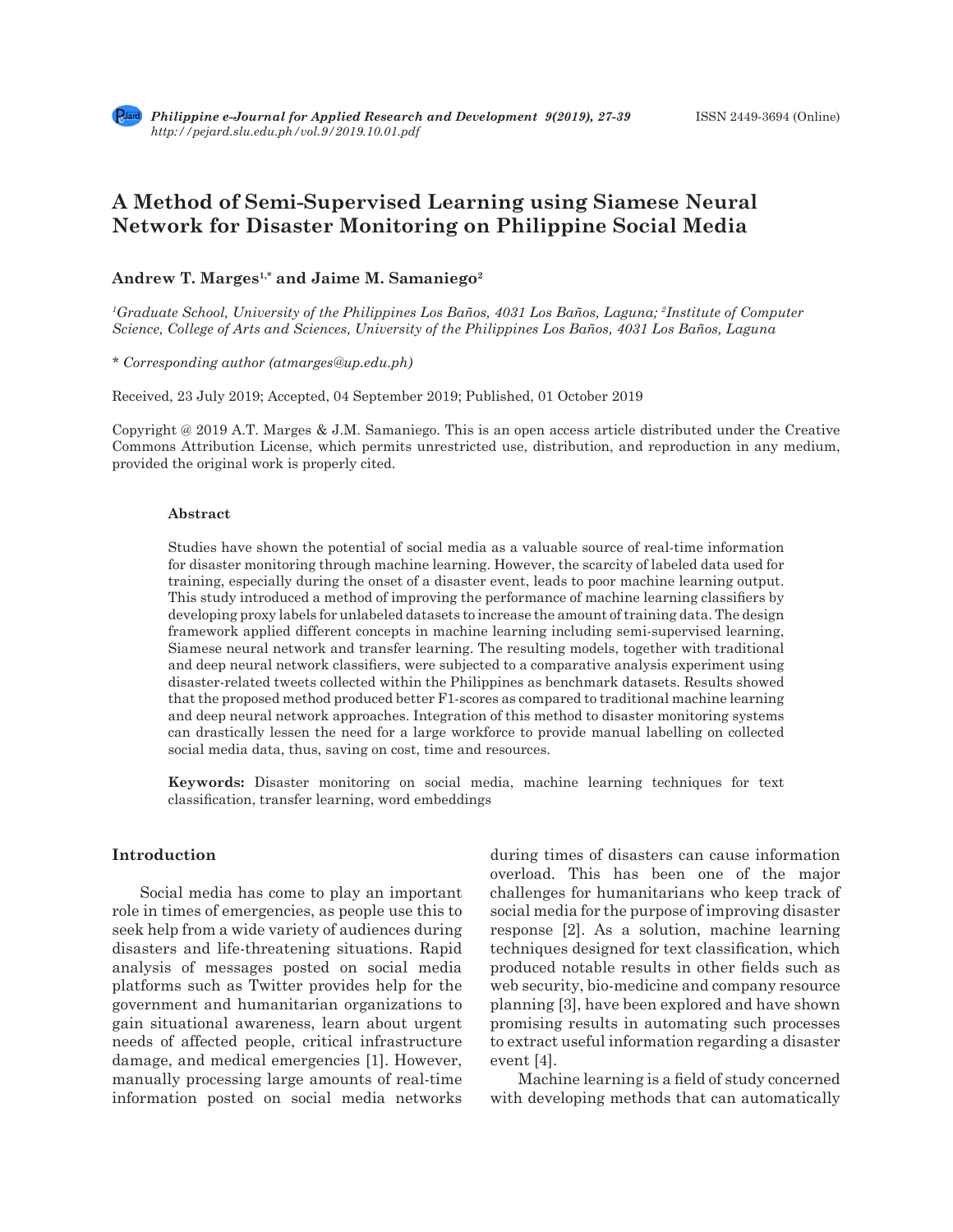detect patterns in data, which can be used to uncover patterns for predicting future data and other outcomes of interests. Tasks in machine learning can be categorized into two main types: supervised and unsupervised [5]. The task of learning a function that maps an input to an output based on a set of input-output training set is called supervised learning [6]. This type of machine learning allows a model to predict future outcomes after training using past labeled data. Unsupervised learning, on the other hand, is the kind of learning that focuses in finding interesting patterns in data. Unlike supervised learning, unsupervised learning approach uses sets of unlabeled data in discovering patterns that can be proven useful upon analysis by an expert [5].

To provide the government and humanitarian organizations specific information needed for disaster monitoring, the ideal approach is the use of supervised learning. However, supervised machine learning algorithms rely heavily on labeled data available for training. Despite the availability of plain unlabeled social media data in huge quantities, the scarcity of labeled data, especially during the earlier stages of a disaster event, hinders machine learning tasks which can cause delay to disaster response [7]. The limited availability of labeled data for training leads to machine learning models with poor performance. Traditional machine learning techniques have shown promising results in automating the of labeled training da process of identifying useful, relevant and trustworthy information in big crisis data [4]. However, majority of studies on utilizing social media for disaster monitoring put little emphasis on the fact that a high frequency of labeled data is not always readily available for training, dire situations.  $\alpha$  especially during the earlier stages of a disaster.

Some of the approaches used in machine<br> $\frac{1}{2}$  and  $\frac{1}{2}$  and  $\frac{1}{2}$  and  $\frac{1}{2}$  and  $\frac{1}{2}$  and  $\frac{1}{2}$  and  $\frac{1}{2}$  and  $\frac{1}{2}$  and  $\frac{1}{2}$  and  $\frac{1}{2}$  and  $\frac{1}{2}$  and  $\frac{1}{2}$  and  $\frac{1}{2}$  and  $\text{learning to solve the problem of insufficient Methods}$ availability of training data are semi-supervised availability of training data are selli-supervised<br>learning and transfer learning. Semi-supervised Model development rearning and transfer rearning, bein-supervised<br>learning takes advantage of the numerous earning takes advantage of the numerous<br>amounts of unlabeled data to augment the The core of the knowledge from the supervision information gained using limited sets of labeled data to produce better machine learning models [8]. Its most had three types of straightforward way of implementation is called dataset  $\mathcal{D}_l$ , an unlabeled text dataset  $\mathcal{D}_u$ self-training which makes use of proxy labels for unlabeled sets of data in place of ground-truth abeled sets of data in place of ground-truth employed a semi-supervised learning approach

labels to enable a traditional supervised learning approach. Transfer learning, on the other hand, is a technique used in machine learning which utilizes acquired knowledge gained from one task to solve different but related ones [9].

This study aims to introduce a method of producing proxy labels that contain more information for unlabeled tweets using a type of neural network architecture commonly used for comparison tasks called Siamese neural network to improve the performance of classification models in a semi-supervised learning setup. The goal is to develop an improved classification model that can outperform other machine learning classifiers given a limited set of training data which can be used for disaster monitoring based on Philippine social media. The design framework will utilize the combination of semisupervised learning, Siamese neural network and transfer learning to produce a new approach towards tackling the problem of scarcity of training data during the onset of a disaster. The resulting models will then be subjected to a comparative analysis experiment using disasterrelated tweets collected within the Philippines as benchmark datasets. Non-parametric statistical evaluation tests, specifically Friedman test and Wilcoxon signed rank test, will be used to evaluate the significance of the results. By e learning models with poor performance. enabling the construction of more accurate onal machine learning techniques have classification models using smaller frequencies of labeled training data, this study shows great identifying useful, relevant and potential towards the development of low-cost orthy information in big crisis data [4]. and improved disaster monitoring systems which er, majority of studies on utilizing social can provide the government and humanitarian or disaster monitoring put little emphasis organizations vital information needed for faster  $\frac{1}{2}$ fact that a high frequency of labeled data and effective response in aiding the public during dire situations.

### **Methods**

else 0, indicating that the Siamese neural network was tasked to learn similarity metrics. metrics to produce a more informative proxy label. This study built up from the idea that providing

#### *Model development*

The core of the proposed method revolved or amabeled data to augment the<br>Form the supervision information around model development which was composed edusing limited sets of labeled data to produce of a series of stages. For its first stage, the study Followed and three types of input, namely a labeled text er machine learning models [8]. Its most had three types of input, namely a labeled text tforward way of implementation is called dataset  $\mathcal{D}_l$ , an unlabeled text dataset  $\mathcal{D}_u$  and a training which makes use of proxy labels for word embedding model emb. The expected model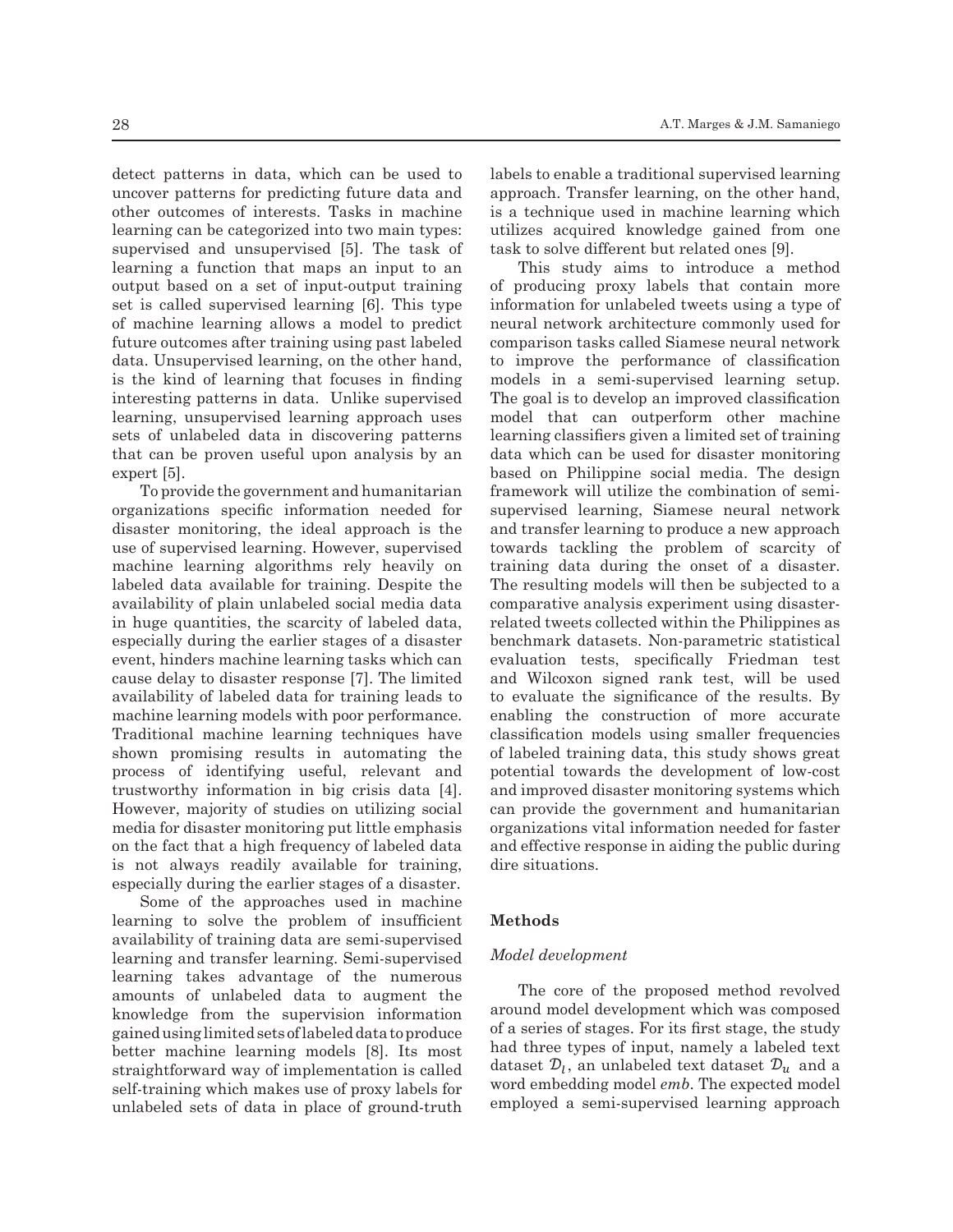to produce better classification models, thus, Train the need for both labeled and unlabeled data. required more results in a small training sets. The word embedding model acted as a means problem in of implementing transfer learning. The model goal was to produced basically served as a mapping  $emb(w_i)$  same class of the collection of words  $\{w_1, w_2, ..., w_1n\}$  to vectors of the conection of words  $\{w_1, w_2, \ldots, w_l\}$  to vectors data pairs of real numbers where semantically similar were the d words were located near each other. This allowed the labeled not as were located from each other. This and we are another dataset  $S<sub>1</sub>$ , of semantic information that were not available samples frequency from small training sets.  $size \t N^2$  is to produce better classification models, thus, Trainir

from small training sets.<br>For the second stage, the input data  $y_i \in \{0,1\}$  w underwent an initial step of preprocessing same cla involving word filtering based on the collection neural net of words from the word embedding model. This metrics. was followed by the proxy labelling stage which Figure mainly revolved around a semi-supervised neural network  $\frac{1}{2}$  learning procedure, which learns a classification neural n model from both labeled  $\mathcal{D}_l$  and unlabeled dataset networks  $\mathcal{D}_u$  using proxy labels. However, rather than trained of leveraging the classification model trained from a model to  $\frac{1}{2}$ the available labeled data to produce weak labels, t this study utilized an architecture that learns the CNN distance metrics to produce a more informative of the inp proxy label. This study built up from the idea data. that providing proxy labels that contained more The information could improve the performance of  $\frac{1}{2}$  involved  $\frac{1}{2}$  $\omega$  of  $\overline{v}$  $\mathbf{f}$ word filtering based on the collection of words from the collection of words  $\log n$  $m$  or  $m$  ${\mathcal D}_u$  $lev\varepsilon$ the to produce weak labels, the study utilized and the study utilized and study utilized and study utilized an architecture that learns distribution  $\mathbf{r}_i$ this this study built up this study built up that provide providing  $\mathbf{f}$  this study built up from the idea that providing  $\mathbf{f}$  that providing  $\mathbf{f}$  that providing  $\mathbf{f}$  that providing  $\mathbf{f}$  that providing proxy dist proxy learning setup. Basic learning setup. Basic learning setup. Basic learning setup. Basic learning setup. Basic learning setup. Basic learning setup. Basic learning setup. Basic learning setup. Basic learning setup. Ba data as its proximity measure in reference to  $t$  has  $t$  has  $t$  has  $t$  has  $t$  has  $t$  has  $t$  has  $t$  has  $t$  has  $t$  has  $t$  has  $t$  has  $t$  has  $t$  has  $t$  has  $t$  has  $t$  has  $t$  has  $t$  has  $t$  has  $t$  has  $t$  has a neural network architecture that learned distance metrics from pairs of input distance metrics  $\frac{1}{2}$ Training the Siamese network required map  $\mathbf{B}$ into a binary classification task whose goal was to classify if the same classification  $\mathbf{u}$  $\frac{m}{w}$  $\frac{W}{\hbar}$ dataset by randomly selecting samples from producing a unique dataset of size <sup>2</sup> at  $rac{u}{\sqrt{2}}$  were set to this study, the same class, the same class, the same class, the same class, the same class, the same class, the same class, the same class, the same class, the same class, the same class, the same classifiers in a semi-supervised learning setup. Basically, this study defined a proxy label of an unlabeled input data as its proximity measure in reference to other data containing real labels. With this, we used a neural network architecture that learned distance metrics from pairs of input data called Siamese neural network [10]. the word embedding model. This metrics.<br>by the proxy labelling stage which Figure 1 shows the structure of a Siamese For the second stage, the input data  $y_i \in \{0, 1\}$  w induction de available data data data data data.<br>Para guide data da available data.

etter classification models, thus, Training the Siamese neural network both labeled and unlabeled data. required mapping the existing classification both labeled and dihabeted data. Fequited mapping the existing classification bedding model acted as a means problem into a binary classification task whose ing transfer learning. The model goal was to classify if the two inputs were of the cally served as a mapping  $emb(w_i)$  same class or not. This required a set of labeled vords  $\{w_1, w_2,..., w_1n\}$  to vectors data pairs  $S = \{x_{ai}, x_{bi}, y_i\}_{i=1}^N$  where  $x_{ai}$  and  $x_{bi}$ where semantically similar were the data pairs and  $y_i$  was the label. Using cated near each other. This allowed the labeled dataset  $\mathcal{D}_l$ , the initial task was to models to learn vast amount create another dataset  $S$  by randomly selecting is information that were not available samples from  $\mathcal{D}_l$  producing a unique dataset of normation that were not available<br>samples from  $\nu_l$  producing a unique dataset of<br>size  $N^2$  at maximum. For this study, the labels<br> $\sum_{l=1}^{l} S_{l}^{(l)}$ second stage, the input data  $y_i \in \{0, 1\}$  were set to 1 for pairs belonging to the n initial step of preprocessing same class, else 0, indicating that the Siamese ering based on the collection neural network was tasked to learn similarity semi-supervisor is a means problem into a proxy classification task whose metrics.  $\text{size } N^2 \text{ at maximum.}$  For this study, the labels to learn variety of learn variety  $\frac{1}{N}$ of preprocessing same class, else  $\upsilon$ , indicating that the slamese words were located near allowed new classification models in the context of learn variative variation models to

by the proxy labeling stage which<br>we around a semi-supervised neural network that makes use of a convolutional by the available labels. However, regarding the available labels are conveniented.<br>hich learns a classification model network (CNN) (Figure 2) as its sub- $\alpha$  and unlabeled dataset networks. The Siamese neural network was  $\alpha$   $\alpha$   $\beta$  and dimagered dataset the new of s. The Stainese held at helivork was list. However, rather than trained on a binary classification task to produce cation model trained from a model that can evaluate the similarity between a moder trained from a moder that can evaluate the similarity service.<br>at a to produce weak labels, two input pair. Training the network also allowed 1 architecture that learns the CNN sub-networks to learn a representation reflected to the collection of the input data guided by the available labeled data. stage which stage is shows the structure of a blamese

prove the performance of by computing the similarity of input data to supervised learning setup. established reference points. The data samples as its proximity measure based from ground truth were used as reference defined a proxy label of an from labeled dataset  $\mathcal{D}_l$  that contained labels that contained more The set of proxy labels were produced lata containing real labels. points. Given that the amount of input data eural network architecture was small, all samples from  $\mathcal{D}_l$  were utilized cs from pairs of input as reference points. For larger set of data, eural network [10]. clustering techniques can be applied. Samples



**Figure 1.** Structure of a Siamese neural network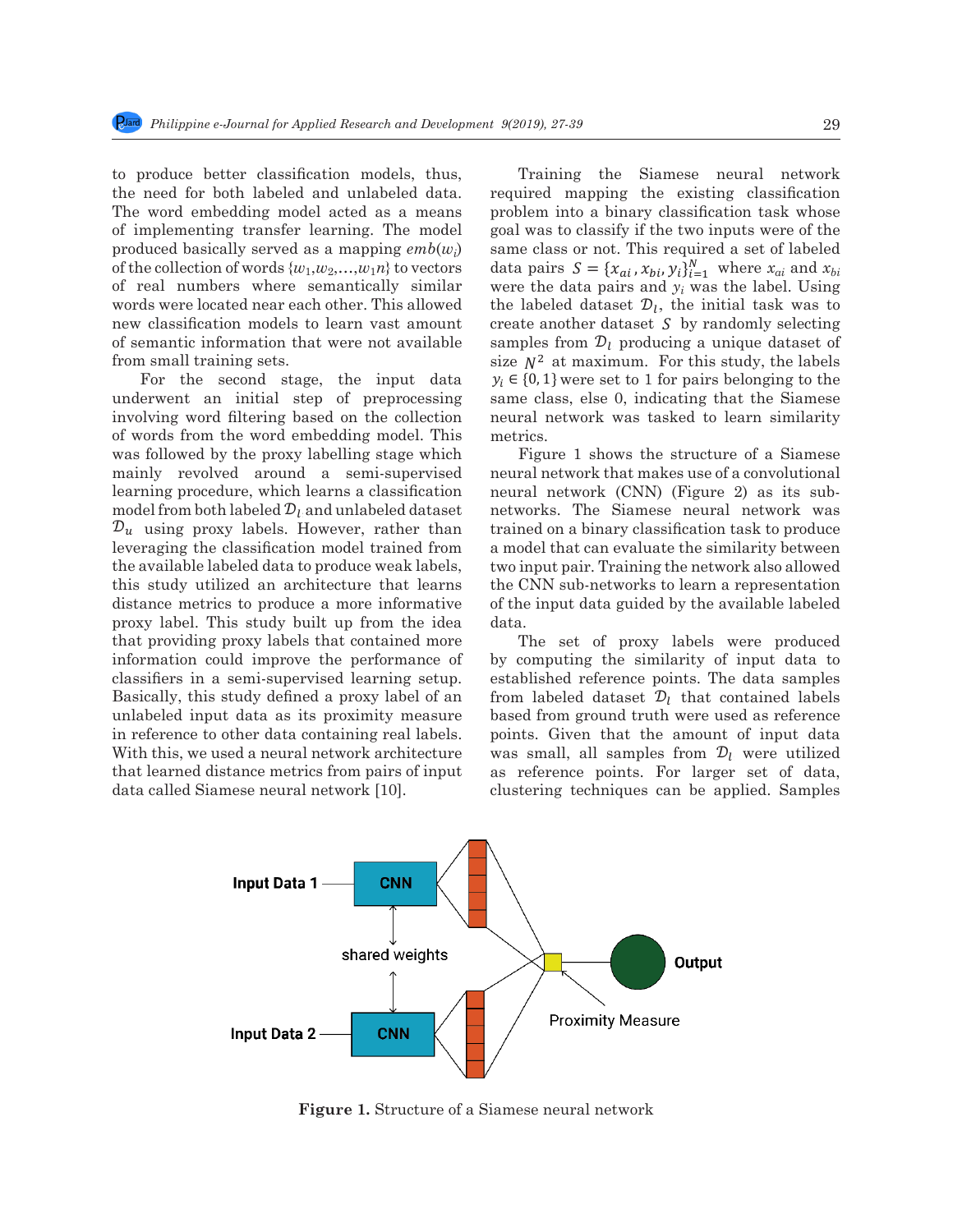

**Figure 2.** Structure of a convolutional neural network  $\Gamma$ is allowed near each other. This allowed new classification models to learn vast amount amount amount amount amount amount amount amount amount amount amount amount amount amount amount amount amount amount amount amo

nearest from the centroid can be selected as the reference points. The distances of each sample from the unlabeled dataset  $\mathcal{D}_u$  to every reference point were determined using the trained Siamese neural network model. The distance to reference points belonging to the same class were then averaged to produce the final set of proxy labels. To visualize the proposed proxy label, a dimensionality reduction technique

called principal component analysis (PCA) was used. The labeled tweets, together with an unlabeled tweet sample, which were represented by a 50-dimension vector, were reduced into a smaller vector with two dimensions represented by the two principal component values produced by PCA. Figure 3 shows a 2-dimensional (2-D) visualization of the proposed proxy label. The produced proxy labels can be described as the



Figure 3. 2-D visualization of the proposed proxy label using distance measure learned from Siamese neural networks using PCA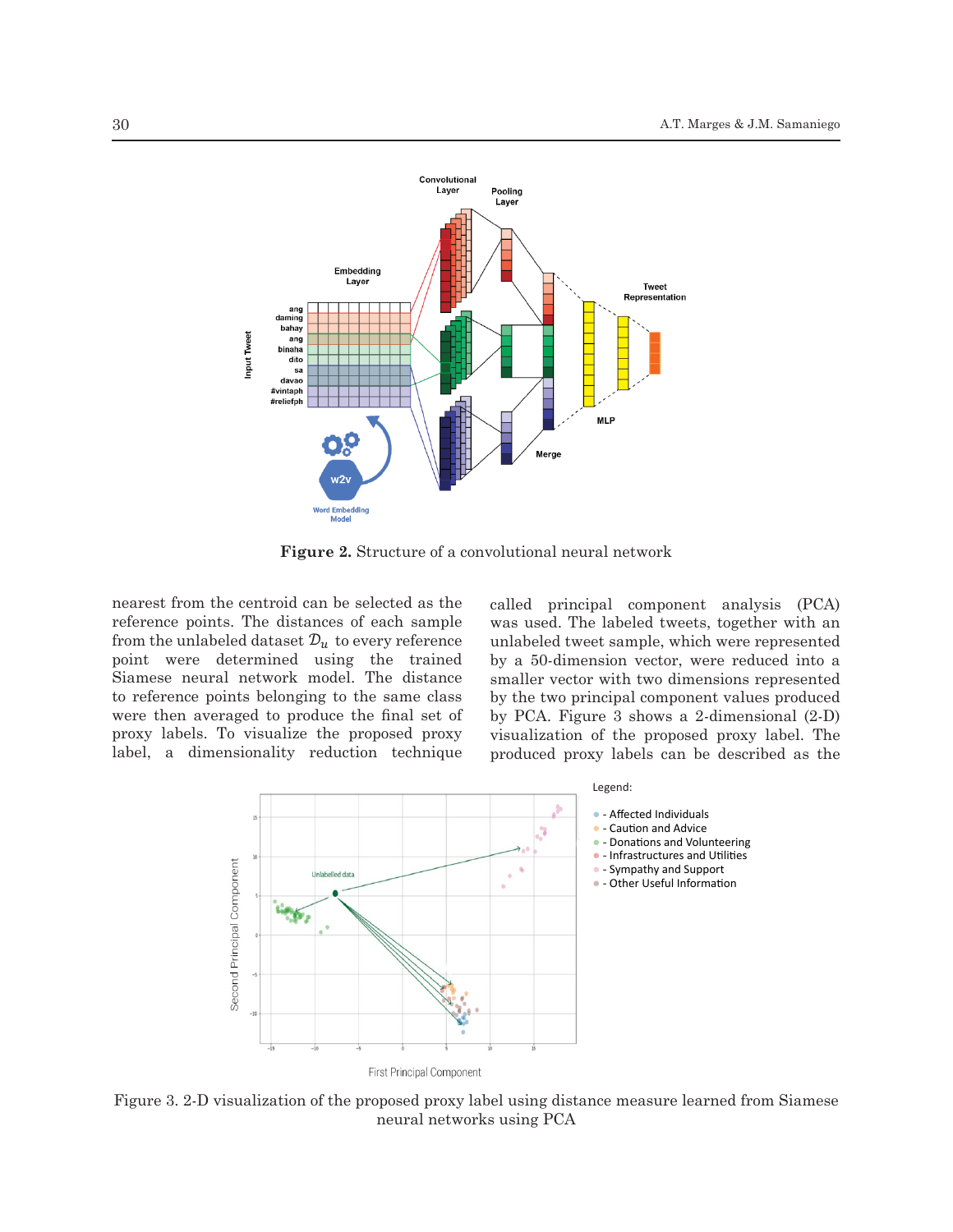average distances of an input data to the set of classes available.

The set of proxy labels allowed utilization of the set of unlabeled data  $\mathcal{D}_u$  for a supervised learning approach. However, unlike regular proxy labels produced through self-training which directly state a specific class for every unlabeled input, the proxy labels produced from the proposed approach were vectors of distances from reference points. To accommodate the change in proxy label structure, the task was probability distribution on classes to a regression task that learns the relation (proximity measure) or an of an input to every classes available. converted from a classification task that learns

## data pairs and was the label. Using the labeled dataset , the initial task was to create another *Gathering of Data for Experiment* dataset ing of Data for Experiment

Two types of datasets were collected for the experiment. The first one was a collection of Figure 1 shows the structure of a Siamese neural network that makes use of a convolutional labeled tweet datasets collected during disasters needed for benchmarking. This study made use need to be communing. This stady made also of the datasets by Olteanu et al. available online called CrisisLexT26, a collection of  $\sim$ 28,000 labeled dataset containing tweets posted during a series of 26 different disaster events from around the world in 2012 – 2013 [11]. From this collection, only the five datasets that involved disasters that happened within the Philippines were used for the experiment.

> $\mathbf{f}_{\text{tot}}$ The second dataset used was a large collection of raw texts from tweets posted within the Philippines. This dataset was used to train a word embedding model specifically designed for natural language processing (NLP) tasks on Philippine social media. A dedicated program that can fetch continuous data from Twitter was built.

#### *Data Preprocessing*

The collected datasets were preprocessed before the experiment. For instance, the benchmark datasets went through data cleaning, including fixing entries occupying multiple lines of texts and filtering out entries with no labels. Fields that were not relevant to the study were excluded from the final datasets.

Word count was a huge factor that was considered during the development of the text corpuses. Due to memory limitation, a restriction to the number of words was implemented. The text data were preprocessed into word tokens allowing the removal of unnecessary input such as usernames and URLs. Data preprocessing implemented filtering schemes using regular expressions.

#### *Development of Word Embedding Model*

Part of the conceptual design was to enable transfer learning through the use of trained word embeddings. With this, a word embedding model specifically designed for NLP tasks on Philippine social media was created.

Using the large text corpus obtained from data gathering as training data, a continuous skipgram model architecture [12] was implemented to learn a distributed representation of words. The model used, known as word2vec, allowed learning word embeddings by maximizing the classification of a word based on the surrounding words. Using each word found in the corpus as a token, the task was to read every word and use it as input to a log-linear classifier with continuous projection layer to predict the nearby words contained in a pre-defined window size before and after the current word. Gensim, a python NLP library that provides an efficient python implementation of the continuous bag-of-words and skip-gram architectures of word2vec for computing vector representations of words, was used to produce the word embedding model.

Default settings from Gensim were used as parameters for training the word2vec model. Modification was made to limit the number of words learned by setting a word filter with a minimum frequency of 10. The word2vec model with a context window size of 5 and  $k = 5$ negative samples was trained using a text corpus containing 66,598,374 lines of tweets. A total of 679,352,628 raw words was collected from the text corpus. A minimum frequency threshold was used to reduce the total number of words to 374,118. A word2vec model with 374,118 words and 50 dimensions was produced upon training for 20 epochs.

Evaluation of the created word2vec model was performed by utilizing the presence of emojis within the model. A study demonstrated that training a good word2vec model allowed the creation of emoji vectors that showed semantic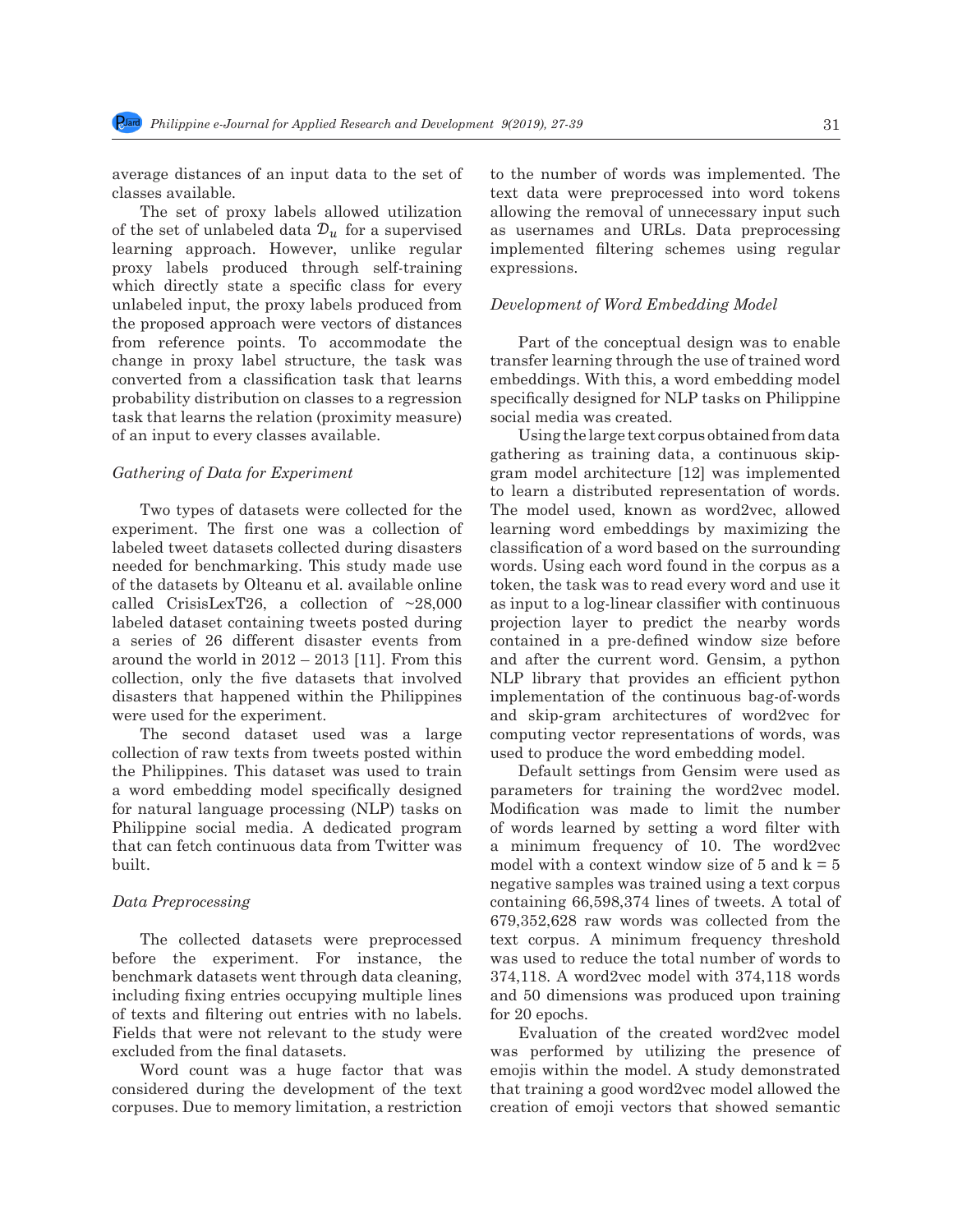information expressed by emojis. Unlike words, the meaning of emojis can easily be identified though their appearance [13]. Thus, emojis which express their meanings visually were used to evaluate the created word2vec model. 435 emojis with frequencies more than 5000 were used for the evaluation. K-means clustering was used on the feature vectors to produce 30 clusters. A dimensionality reduction method called Principal Component Analysis (PCA) was used to plot the vectors into a 2-dimensional space. A visual evaluation was then performed to analyze each cluster and their relation to other clusters within their neighborhood.

#### *Comparative Analysis Experiment*

Performance evaluation was conducted using a set of traditional and deep neural network classification algorithms as baseline models. Test evaluations required the use of statistical tools. With the limitation on the number of available datasets, data resampling was conducted. The final performance evaluation was conducted mall performance evaluation was concluded when<br>using the new resampled datasets. the

#### *1. Data Resampling*

Data resampling was conducted using a vectors. modified version of the  $5x^2$  fold cross-validation, a method that involves five replications of 2-fold cross validation. Statistical tests conducted on samples based on this resampling method showed that it produced acceptable type I error or false positives [14]. This meant that tests on this resampling method minimize the case of has suggesting a significant difference when no such difference exists.

A python script was written to perform the modified version of the 5x2 fold cross-validation on the available benchmark datasets. For each dataset, the data were partitioned into two equally-sized sets  $(f_a, f_b)$  using stratified random sampling. The left fold  $f_a$  was used as the training set while the right fold  $f_b$  was used as the testing performs differently f set. The training set was then further divided into two folds  $(f_{a1}, f_{b2})$ .  $f_{a1}$  was used as the labeled training set while the labels for  $f_{b2}$  were dropped to produce the unlabeled dataset. The same procedure was repeated using the right fold  $f_b$  as the training set and the left fold  $f_a$  as the testing pairwise a

set. Five replications of this procedure were performed on each dataset using different sets of seeding value to produce the final resampled datasets.

#### *2. Baseline Classifiers*

To evaluate the performance of the proposed approach, a non-exhaustive list of traditional and deep neural network classification algorithms was created for baseline comparison. The list of traditional classification algorithms included the following: Ada Boost, Decision Trees, k Nearest Neighbor, Logistic Regression, Naïve Bayes, Random Forest and Support Vector Machine. For deep neural network, two architectures were selected, namely, multi-layered perceptron and neural network convolutional neural network.

s baseline models. Test Word representation as input for traditional use of statistical tools. classifiers used  $TF$ -IDF features. For MLP, the e number of available average of the vectors of the words contained<br> within the input tweets based on the constructed g was conducted. The width the input tweets based on the constructed ation was conducted word embedding model was used to represent the input features. On the other hand, CNN models made use of embedding layers with word embedding weights to automatically learn latent feature representations as distributed dense vectors.

#### *3. Performance Evaluation*

F1-score was used as the evaluation metric able type I error for all experimental tests conducted. It is a is meant that tests on measure of a test's accuracy that represents the harmonic mean between precision *P* and *R* recall [15] following the formula:

$$
F = \frac{2PR}{P + R}
$$

tioned into two Statistical tests were used to evaluate the validity sing stratified random of the results from the experiment. An omnibus  $\alpha$  as used as the training test to detect if at least one of the classifiers Turtner divided specifically the Friedman honparametric test.<br>ed as the labeled This is a non-parametric statistical test similar  $p_{\text{abs}}$  as the fabeled the parametric repeated measures ANOVA. performs differently from the others was used, specifically the Friedman nonparametric test.

 $\frac{1}{\text{at order}}$  the same The Wilcoxon signed rank test was used for sing the right fold  $f_b$  as the follow-up tests to perform a more in-depth pairwise analysis between the performance of the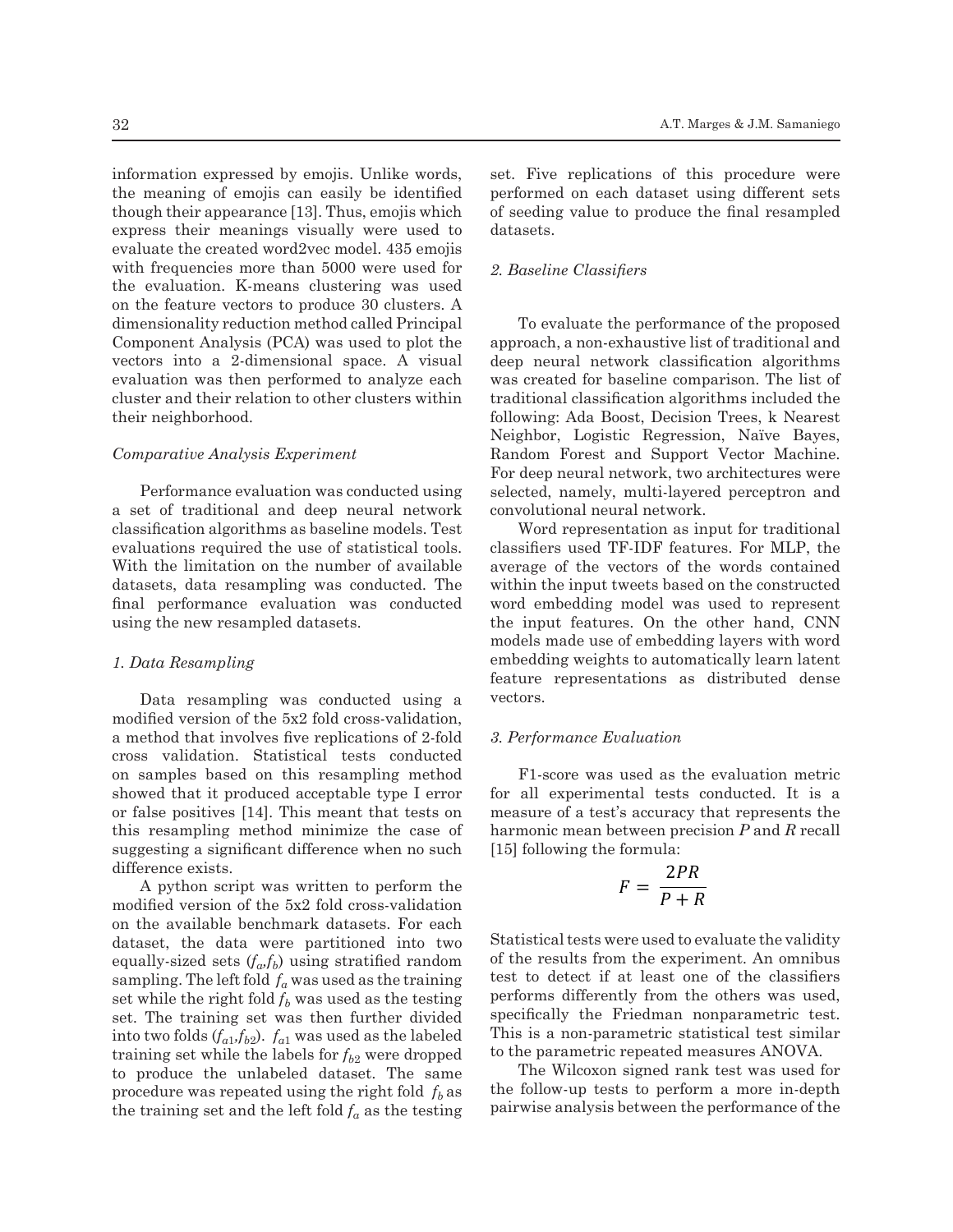*Philippine e-Journal for Applied Research and Development 9(2019), 27-39* **(Online) 33** 

evaluated classifiers. This is a non-parametric statistical hypothesis test equivalent to the dependent t-test. This is used to compare two related samples, matched samples, or repeated measurements on a single sample to assess whether their population mean ranks differ [16].

## **Results And Discussion**

#### *Evaluation of Word Embedding Model*

This study used word2vec to implement the word embedding model for Philippine social media NLP. Evaluation on clusters of emojis selected from the word2vec model showed that the emojis contained within each cluster represented similar meanings. Figure 4 shows a 2-dimensional plot of the selected emojis and their respective clusters.

Evaluation of the clusters showed that emojis containing the same or related meaning were grouped together. Analysis of the positions of the clustered emojis, when plotted on a 2-dimensional space, showed that the clusters that were related were positioned near one another. Such results showed that the word2vec model produced was able to learn semantic information from training on a collection of unlabeled tweets.

#### *Comparative Analysis Experiment Results*

Evaluation on the performance of the proposed semi-supervised learning model was conducted using a comparative analysis experiment. The experiment was divided into a series of tests. Table 1 shows the list of codes of classification models used in the discussion of the experiment results.



**Figure 4.** 2-D visualization of emojis from the word2vec model using PCA

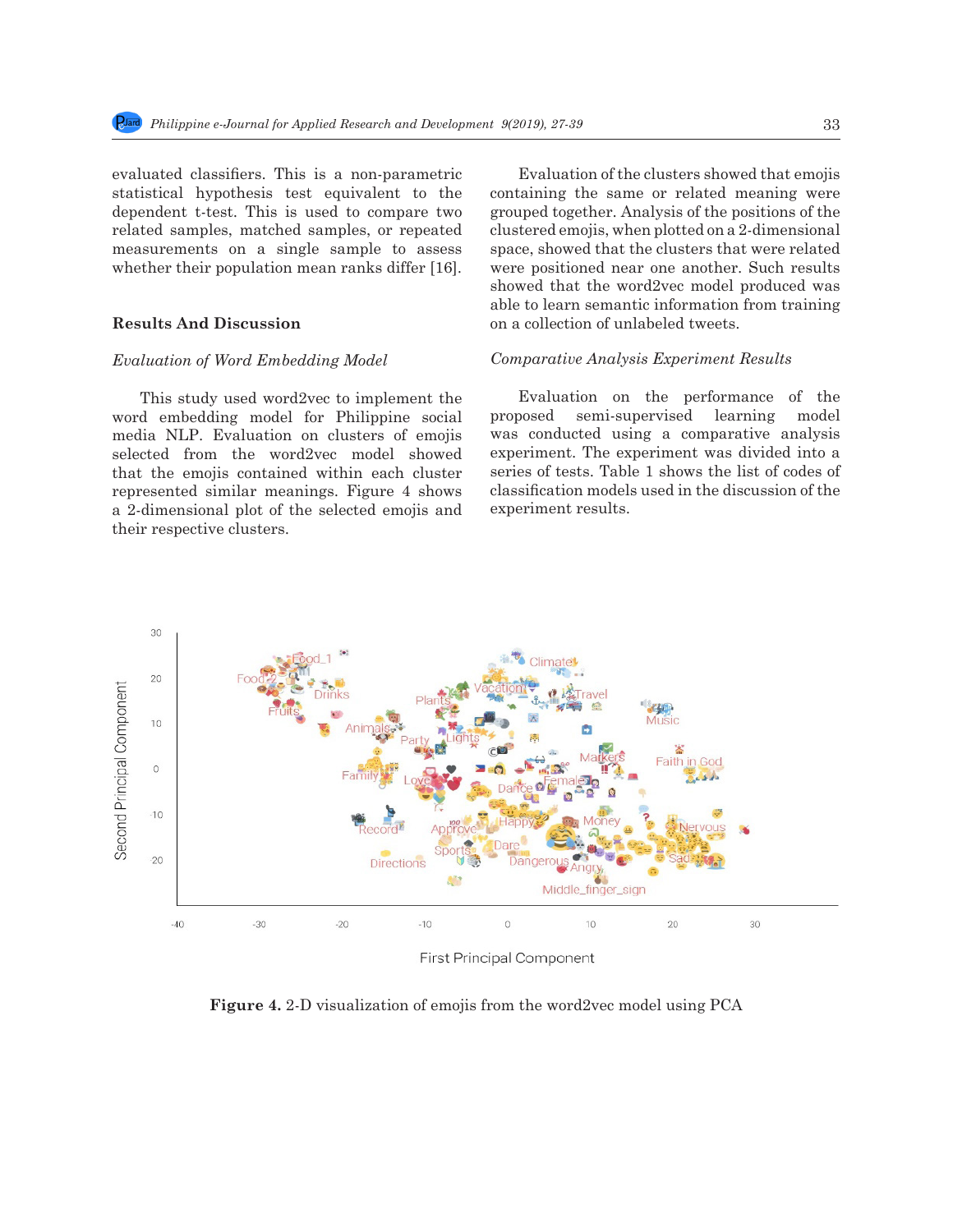| Code        | <b>Classification Model</b>                                                                                               |
|-------------|---------------------------------------------------------------------------------------------------------------------------|
| AdaB        | <b>Adaptive Boosting</b>                                                                                                  |
| DT          | Decision Trees                                                                                                            |
| <b>KNN</b>  | k Nearest Neighbor                                                                                                        |
| LR          | Logistic Regression                                                                                                       |
| NΒ          | Naïve Bayes                                                                                                               |
| RF          | Random Forest                                                                                                             |
| SVM         | Support Vector Machine                                                                                                    |
| MLP-ST      | Multi-Layered Perceptron using Self-Training                                                                              |
| CNNST       | Convolutional Neural Network using Self-Training                                                                          |
| MLP-Siam    | Multi-Layered Perceptron using the proposed SSL method                                                                    |
| $CNN-Siam$  | Convolutional Neural Network using the proposed SSL method                                                                |
| MLP-Siam-OE | Multi-Layered Perceptron using the proposed SSL method trained from separate<br>event dataset (out- of-event model)       |
| CNN-Siam-OE | Convolutional Neural Network using the proposed SSL method trained from<br>separate event dataset (out- of-event model)   |
| MLP-Siam-EE | Multi-Layered Perceptron using the proposed SSL method trained from the<br>same event dataset (event-exclusive model)     |
| CNN-Siam-EE | Convolutional Neural Network using the proposed SSL method trained from the<br>same event dataset (event-exclusive model) |

**Table 1. List of classification models and their code**

## *1. Assessment of the effects of using semi-supervised learning on the performance of machine learning models on classifying disaster-related tweet datasets*

The first test aimed to evaluate the effect of using semi-supervised learning as compared to plain traditional approaches of machine learning on the performance of classification models. The initial task for this test was to determine the best traditional classifiers to be compared to deep neural network models and semisupervised learning approaches. Evaluation on the listed traditional classifiers showed that the performance of KNN produced the best average F1-score of 0.5369. This was followed by SVM with an average F1-score of 0.5038. AdaB got the lowest average score of 0.3450. Statistical evaluation showed that the pairs LR and NB as well as DT and RF produced comparable performance while the rest of the classifiers produced results that were statistically significant.

The top 2 traditional classifiers (i.e., KNN and SVM) were then compared to deep neural network classifiers (MLP and CNN) and their semi-supervised learning counterparts using self-training (i.e., MLP-ST and CNN-ST). Results showed that deep neural network classifiers significantly outperformed traditional classifiers. An increase in the performance of deep neural network classifiers was also observed when selftraining was used to produce proxy labels for the unlabeled training data. However, given the small size of the datasets, statistical evaluation showed that such increase was not significant. Figure 5 shows the comparison of average F1 scores of traditional classifiers, deep neural network classifiers, and classifiers using selftraining approach for proxy labelling.

The same test was conducted using the proposed semi-supervised learning approach. The same results were observed as classification models produced by the proposed approach outperformed their deep neural network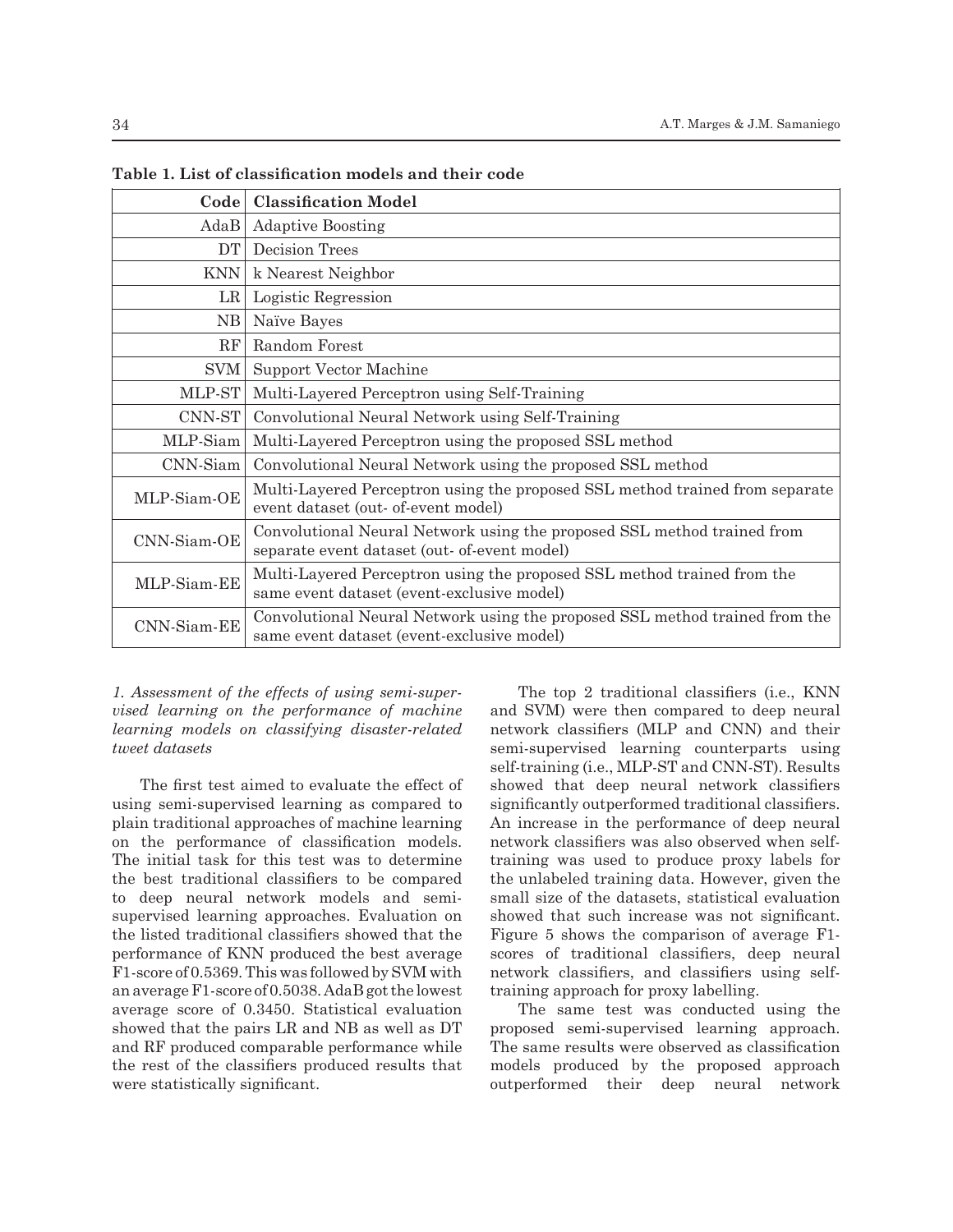for proxy labelling.



Figure 5. Comparison of average F1-scores of traditional classifiers, deep neural network classifiers, using self-training approach for proxy labelling and classifiers using self-training approach for proxy labelling

showed two notable observations different from showed two notable observations different from approach allowed MLP classifiers to produce<br>simple average F1 score comparisons. First, aresults on-par with CNN classifiers. Figure the tests showed that using the proposed SSL approach instead of the self-training method to produce proxy labels can significantly increase classifiers, and classifiers using the proposed the performance scores of a classifier even for the performance scores of a classmer even for semi-supervised learning approach.<br>pairs with the same neural network architectures. the tests showed that using the proposed  $\text{SSL}$  6 shows the comparison of average F1-scores connects increase in the colf training method to see the ditional eleccition does neural network

counterparts. However, statistical evaluation Second, the test revealed that using the proposed Second, the test revealed that using the proposed approach allowed MLP classifiers to produce results on-par with CNN classifiers. Figure of traditional classifiers, deep neural network classifiers, and classifiers using the proposed semi-supervised learning approach.



mparison of average F1-scores of traditional classifiers, deep neural net<br>and classifiers using the proposed semi-supervised learning approach **Figure 6.** Comparison of average F1-scores of traditional classifiers, deep neural network classifiers,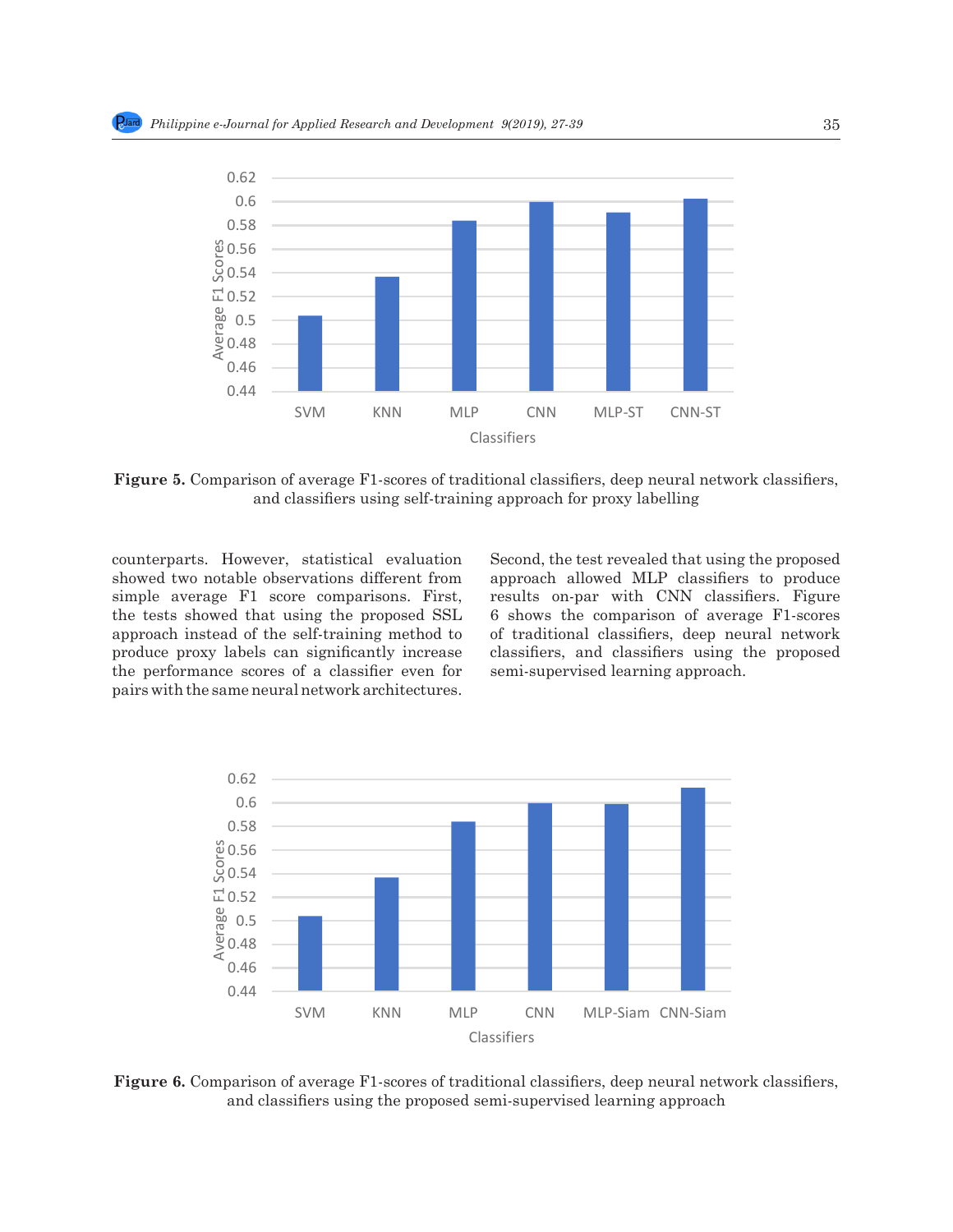2. Comparison on the performance of the pro- 3. Comparison on the performance *posed semi-supervised learning using Siamese neural network against classic semi-supervised learning - proxy labelling approach specifically* Test 3 focused on evaluating the performance learning - proxy labelling approach specifically *self-training*

The goal of this test was to directly compare the performance of the proposed approach CNN-Siam using training samples from previous against self-training method. Results revealed a against sen-training method. Results revealed a subsaster event (out-oi-event models) and training<br>significant difference between the two approach. Samples from the same event as the testing set Figure 7 shows the comparison of the average  $F1$  (event-exclusive models) was conducted. A large scores produced by the two approaches on MLP scores produced by the two approaches on MLP — difference in Tabeled data frequency was used<br>and CNN architectures. Statistical evaluation — for the experiment setup to reflect real-world results showed that MLP-Siam significantly scenarios with out of event datasets being 10 outperformed MLP-ST with a mean difference of 0.0080 and a p-value of 0.0291. The same was true with the CNN architecture where CNN-Siam significantly outperformed CNN-ST with mean difference of 0.0104 and a p-value of 0.0221. outperformed MLP-ST with a mean difference times larger than the event-exclusive datasets.<br>of 0.0080 and a p-value of 0.0291. The same was Figure 8 shows a comparison of the average

*3. Comparison on the performance of using outof-event models against event-exclusive models*

Test 3 focused on evaluating the performance *network against a method* of the proposed semi-supervised learning method using training samples from different events. Comparison of the F1-scores of MLP-Siam and CNN-Siam using training samples from previous disaster event (out-of-event models) and training samples from the same event as the testing set (event-exclusive models) was conducted. A large difference in labeled data frequency was used for the experiment setup to reflect real-world scenarios with out of event datasets being 10 times larger than the event-exclusive datasets.

F1-scores of the evaluated classifiers. Analysis showed that event-exclusive models outperformed the out-of-event models on both MLP and CNN



Figure 6. Comparison of average F1-scores of traditional classifiers, deep neural network classifiers, and classifiers

Figure 7. Comparison of average F1-scores of deep neural network classifiers using self-training method and the proposed semi-supervised learning approach



Figure 8. Comparison of average F1-scores of out-of-event models and event-exclusive models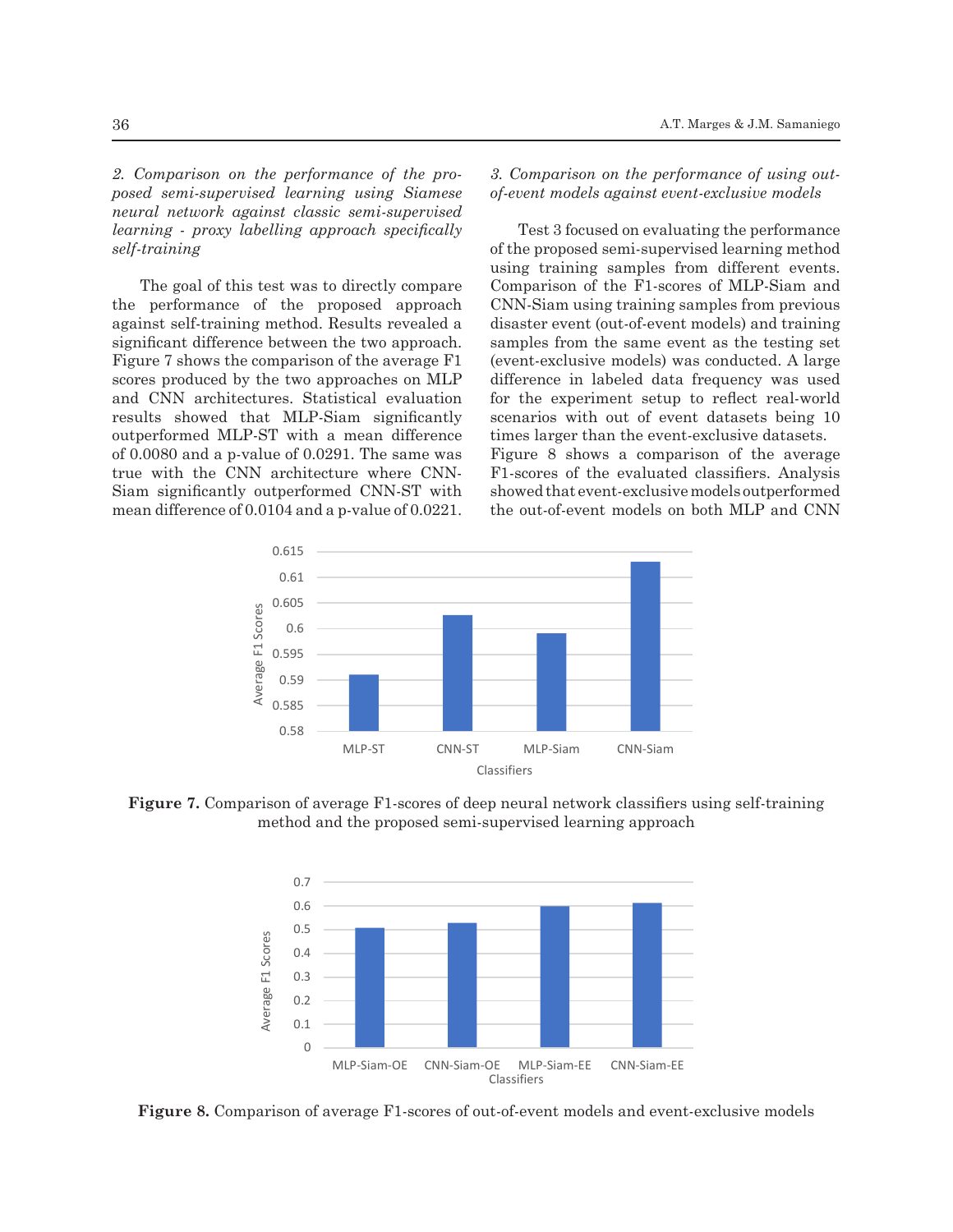architectures even with a large difference in training sizes. This was supported by the results of the Wilcoxon signed ranked test which showed significant differences between the performances of the models. Such results may be attributed to the use of discrete words that varied across the frequency increases. This was evident on the datasets collected from different events.

0.2

data on the performance of the proposed semi*supervised learning using Siamese neural network*

The final test was designed to evaluate the effect of frequency of training data to the performance of classification models using the models of the same architecture. On the contrary, proposed approach. Increments of 10% or roughly around ~100 tweet samples per setup were used for the labeled training set. The convolutional same datasets produced a significant increase neural network architecture implementing the heural hetwork architecture implementing the on the performance scores of the classifiers.<br>proposed method (CNN-Siam) was used for the Comparing the self-training method and the final test. Ine final test was designed to evaluate supervised learning on small datasets did not<br>the effect of frequency of training data to the have a significant effect on neural network

Analysis of the average F1-scores showed Analysis of the average F1-scores showed significantly outperformed the first.<br>that classifiers trained with more labeled Results also showed that the choice of Figure 9 provides a plot showing the increasing supported by the follow-up Wilcoxon signed rank tests which showed that the increase in F1-scores brought by the increase in frequency of labeled outperformed KNN. Results showed that

4. *Evaluation of the effect of frequency of labeled* a mean difference scores of 0.0365, 0.0132 and data were statistically significant at α=0.05. However, results also showed that the effect of test which showed increasing the frequency of labeled data towards performance scores of classifiers using fixed 10% increments of labeled data diminishes as the frequency increases. This was evident on the mean differences between the pairs of frequencies {(10%, 20%), (20%, 30%), (30%, 40%)}, which got mean difference scores of 0.0365, 0.0132 and 0.0095, respectively.

Overall, the tests revealed a number of supervised learning using Siamese neural Uverall, the tests revealed a number of  $network$ that using self-training to implement semisupervised learning on small datasets did not models of the same architecture. On the contrary, results showed that using the proposed approach to implement a semi-supervised learning on the same datasets produced a significant increase on the performance scores of the classifiers. Comparing the self-training method and the final test. The corresponding that the latter in a corresponding to labeled that the latter  $\frac{1}{2}$ significantly outperformed the first.

data led to the production of better models. classification algorithm plays a significant role rigure b provides a plot showing the increasing of the performance of the resulting models.<br>The performance of classifiers in accordance with the For instance, the KNN classifier significantly increase of labeled data for training. This was outperformed the other traditional classification Results also showed that the choice of classification algorithm plays a significant role on the performance of the resulting models. For instance, the KNN classifier significantly outperformed the other traditional classification algorithms. On the other hand, the deep supported by the follow-up whicoxon signed rank and apportunity. On the other hand, the deep<br>tests which showed that the increase in F1-scores neural network models trained significantly outperformed KNN. Results showed that



Figure 9. Comparison of average F1-scores of CNN-Siam with varying frequencies of labeled data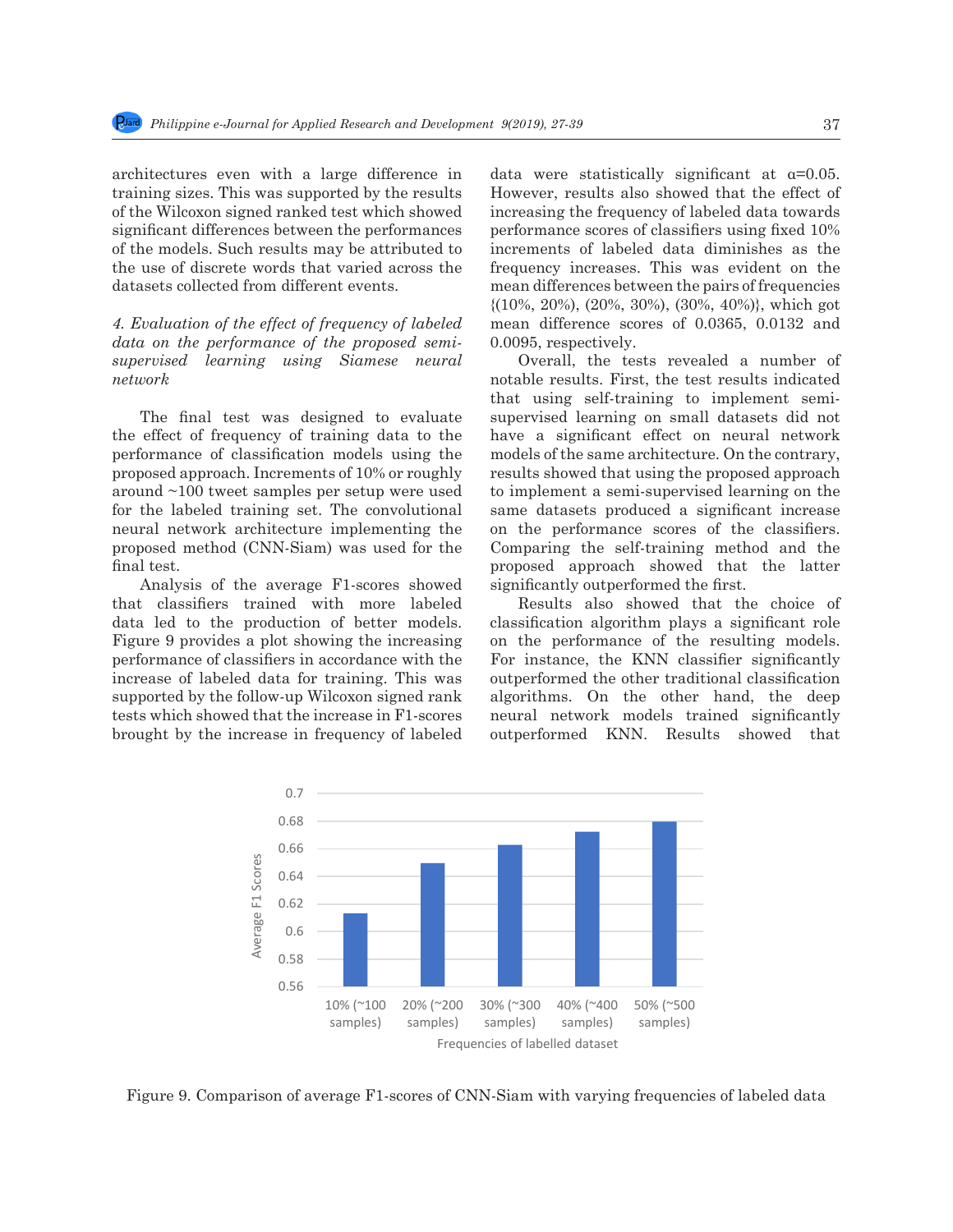CNN performed significantly better than MLP. However, using the proposed approach significantly increased the performance of MLP to a point where it obtained F1-scores that were on-par with the much complex CNN.

Evaluation of the performance of the proposed SSL approach in relation to the frequency of the labeled training data was also conducted. Results showed that an increase in the number of labeled data can significantly improve the performance of a classifier. However, the improvements brought about by increasing the labeled data frequency diminish as the frequency increase. Also, the tests revealed that the quality of training data is much more important than the quantity. Specifically, models trained using labeled data from the same event (event-exclusive models) significantly outperformed models trained using data from a separate event (out-of-event models) despite having an absolute advantage in the amount of training data.

#### **Conclusion**

The main objective of the study was to provide a method of improving the performance of machine learning classifiers designed for disaster monitoring on Philippine social media. To alleviate the impact of labeled data scarcity during the earlier stages of a disaster event, utilization of the numerous unlabeled data available by learning proxy labels using Siamese neural network to implementing a semisupervised learning approach was implemented. The resulting model outperformed traditional machine learning classifiers including AdaB, KNN, LR, NB, RF, and SVM and deep learning approaches including MLP and CNN in terms of F1-scores given a limited set of labeled training data. Integrating such method to train core machine learning models of disaster monitoring systems can drastically lessen the need for a large workforce to provide manual labelling on the collected social media data, thus, saving on cost, time and resources. Future iteration of this study will involve the application of the proposed method to existing online systems that harvest real-time tweet data to evaluate its performance on live datasets.

## **References**

- [1] Nguyen, T.D., Joty, S.R., Imran, M., Sajjad, H., and Mitra, P. (2016). Applications of Online Deep Learning for Crisis Response Using Social Media Information. In *Proceedings of the 4th International Workshop on Social Web for Disaster Management (SWDM'16), 4*. Retrieved from https://arxiv.org/pdf/1610.01030.pdf.
- [2] Imran, M., Castillo, C., Lucas, J., Meier, P., and Vieweg, S. (2014). AIDR: Artificial Intelligence for Disaster Response. In *Proceedings of the 23rd International Conference on World Wide Web*, 159-162. Retrieved from https://doi. org/10.1145/2567948.2577034.
- [3] Patel, F., and Soni, N. (2012). Text mining: A Brief survey. *International Journal of Advanced Computer Research, 2*(6), 243-248. Retrieved from https://pdfs. semanticscholar.org/11c4/6d00a0e136e8e4 e27aa15fbb8c9111cdee75.pdf.
- [4] Qadir, J., Ali, A., Rasool, R. U., Zwitter, A., Sathiaseelan, A., and Crowcroft, J. (2016). Crisis Analytics: Big Data Driven Crisis Response. *Journal of International Humanitarian Action*, *1*(1), 1-21. Retrieved from https://doi.org/10.1186/s41018-016- 0013-9
- [5] Murphy, K. (2012). *Machine Learning: A Probabilistic Perspective*. Cambridge, Massachusetts: The Massachusetts Institute of Technology (MIT) Press. ISBN: 9780262018029.
- [6] Russell, S., and Norvig, P. (2009). *Artificial Intelligence: A Modern Approach* (3rd ed.). Upper Saddle River, New Jersey: Prentice Hall Press. ISBN: 9780136042594.
- [7] Alam, F., Joty, S.R., and Imran, M. (2018). Graph Based Semi-supervised Learning with Convolution Neural Networks to Classify Crisis Related Tweets. In *Proceedings of the 12th International AAAI Conference on Web and Social Media*, *12*, 556-559. Retrieved from https://arxiv.org/ pdf/1805.06289v1.pdf.
- [8] Chapelle, O., Scholkopf, B., and Zien, A., Eds. (2006). *Semi-Supervised Learning*. Cambridge, Massachusetts: The Massachusetts Institute of Technology